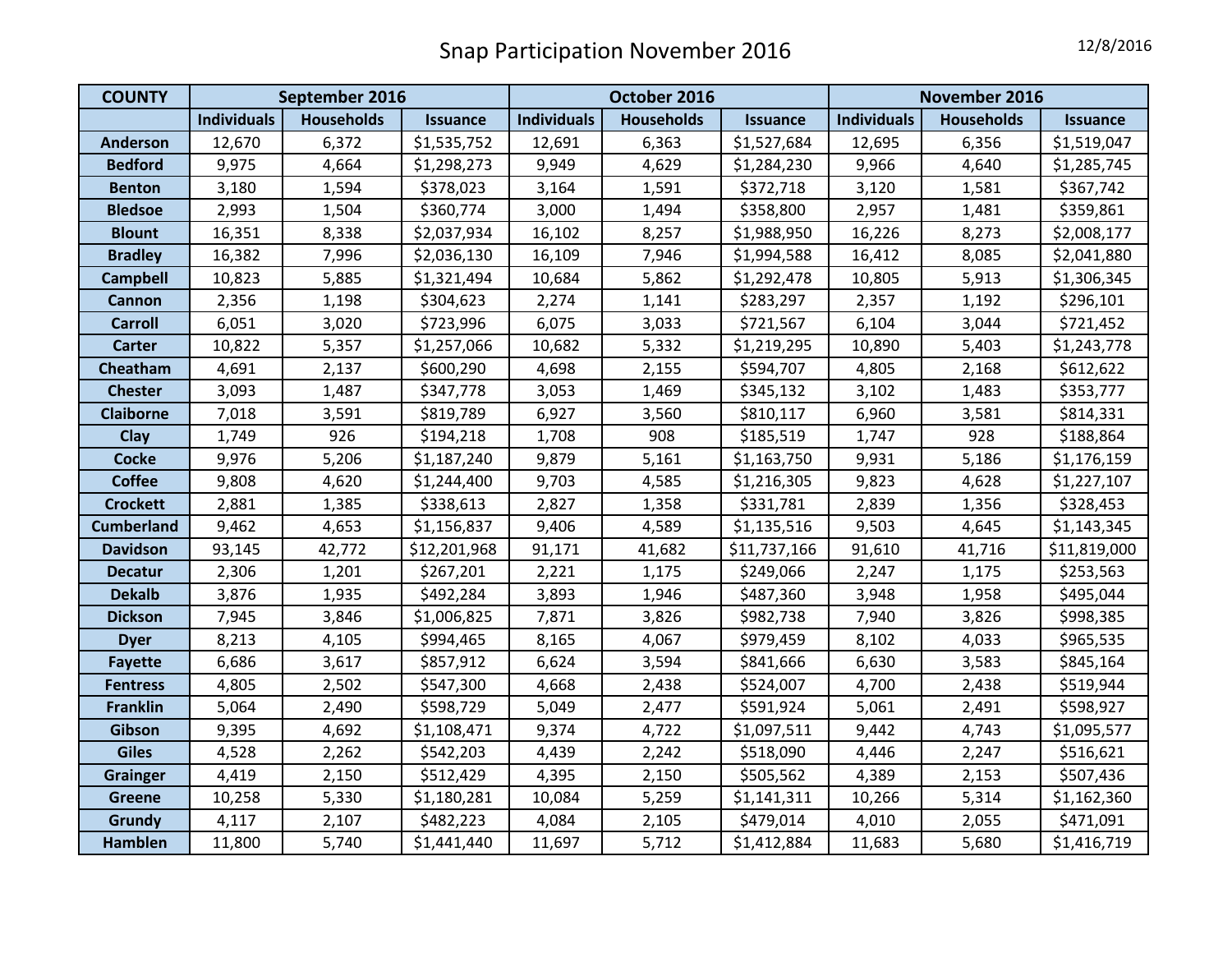|                   | September 2016     |                   |                 | October 2016       |                   |                 | November 2016      |                   |                 |
|-------------------|--------------------|-------------------|-----------------|--------------------|-------------------|-----------------|--------------------|-------------------|-----------------|
| <b>COUNTY</b>     | <b>Individuals</b> | <b>Households</b> | <b>Issuance</b> | <b>Individuals</b> | <b>Households</b> | <b>Issuance</b> | <b>Individuals</b> | <b>Households</b> | <b>Issuance</b> |
| <b>Hamilton</b>   | 51,504             | 26,209            | \$6,728,221     | 51,473             | 26,262            | \$6,664,479     | 51,789             | 26,425            | \$6,688,811     |
| <b>Hancock</b>    | 2,547              | 1,340             | \$290,608       | 2,534              | 1,335             | \$291,974       | 2,528              | 1,336             | \$288,030       |
| Hardeman          | 5,722              | 2,958             | \$700,067       | 5,700              | 2,949             | \$686,366       | 5,761              | 2,990             | \$702,556       |
| <b>Hardin</b>     | 5,945              | 3,097             | \$696,311       | 5,910              | 3,067             | \$684,750       | 5,883              | 3,086             | \$681,323       |
| <b>Hawkins</b>    | 11,261             | 5,465             | \$1,311,304     | 11,111             | 5,418             | \$1,277,392     | 11,220             | 5,444             | \$1,296,697     |
| Haywood           | 4,865              | 2,561             | \$579,468       | 4,741              | 2,526             | \$554,982       | 4,803              | 2,564             | \$567,384       |
| Henderson         | 5,924              | 3,054             | \$713,148       | 5,861              | 3,004             | \$699,556       | 5,851              | 3,021             | \$695,335       |
| <b>Henry</b>      | 6,868              | 3,407             | \$840,263       | 6,745              | 3,359             | \$814,518       | 6,874              | 3,389             | \$833,735       |
| <b>Hickman</b>    | 5,082              | 2,431             | \$619,162       | 4,970              | 2,401             | \$606,476       | 4,964              | 2,407             | \$613,138       |
| Houston           | 1,379              | 661               | \$157,949       | 1,381              | 663               | \$156,431       | 1,381              | 656               | \$156,458       |
| <b>Humphreys</b>  | 3,014              | 1,419             | \$370,606       | 2,961              | 1,400             | \$357,602       | 2,981              | 1,428             | \$367,504       |
| <b>Jackson</b>    | 2,467              | 1,315             | \$288,387       | 2,452              | 1,293             | \$288,195       | 2,418              | 1,286             | \$282,929       |
| <b>Jefferson</b>  | 8,627              | 4,153             | \$1,014,409     | 8,635              | 4,147             | \$1,006,295     | 8,680              | 4,152             | \$1,011,920     |
| Johnson           | 3,795              | 2,083             | \$441,378       | 3,723              | 2,065             | \$428,260       | 3,699              | 2,078             | \$429,304       |
| <b>Knox</b>       | 54,817             | 27,189            | \$6,743,706     | 53,853             | 26,730            | \$6,548,870     | 53,968             | 26,809            | \$6,583,878     |
| Lake              | 2,049              | 1,126             | \$253,464       | 1,993              | 1,108             | \$239,031       | 2,036              | 1,119             | \$245,639       |
| Lauderdale        | 6,920              | 3,508             | \$855,003       | 6,853              | 3,466             | \$825,641       | 6,839              | 3,459             | \$824,790       |
| Lawrence          | 7,428              | 3,535             | \$859,696       | 7,376              | 3,525             | \$842,658       | 7,323              | 3,505             | \$839,661       |
| Lewis             | 2,205              | 1,095             | \$245,095       | 2,190              | 1,085             | \$243,954       | 2,139              | 1,063             | \$239,770       |
| Lincoln           | 5,324              | 2,475             | \$632,724       | 5,155              | 2,409             | \$605,958       | 5,175              | 2,438             | \$614,682       |
| Loudon            | 6,030              | 2,799             | \$724,534       | 5,909              | 2,763             | \$704,472       | 5,900              | 2,755             | \$705,970       |
| <b>Macon</b>      | 5,655              | 2,623             | \$693,728       | 5,564              | 2,598             | \$676,611       | 5,597              | 2,620             | \$673,603       |
| <b>Madison</b>    | 17,196             | 8,533             | \$2,095,615     | 16,943             | 8,456             | \$2,039,028     | 17,091             | 8,531             | \$2,067,220     |
| <b>Marion</b>     | 5,660              | 2,811             | \$705,984       | 5,585              | 2,787             | \$699,748       | 5,572              | 2,772             | \$695,535       |
| <b>Marshall</b>   | 4,575              | 2,138             | \$547,426       | 4,560              | 2,137             | \$539,992       | 4,532              | 2,125             | \$537,507       |
| <b>Maury</b>      | 12,395             | 5,928             | \$1,523,203     | 12,030             | 5,778             | \$1,466,344     | 11,883             | 5,736             | \$1,445,303     |
| <b>Meigs</b>      | 2,594              | 1,296             | \$314,125       | 2,630              | 1,312             | \$323,676       | 2,612              | 1,301             | \$320,694       |
| <b>Monroe</b>     | 9,184              | 4,397             | \$1,098,561     | 9,062              | 4,357             | \$1,066,111     | 9,145              | 4,398             | \$1,077,989     |
| <b>Montgomery</b> | 23,223             | 10,543            | \$2,967,848     | 22,726             | 10,325            | \$2,856,248     | 22,988             | 10,398            | \$2,879,066     |
| <b>Moore</b>      | 571                | 255               | \$64,495        | 554                | 250               | \$63,795        | 561                | 254               | \$63,640        |
| <b>Morgan</b>     | 4,668              | 2,273             | \$568,354       | 4,583              | 2,249             | \$553,709       | 4,582              | 2,237             | \$552,959       |
| <b>McMinn</b>     | 9,300              | 4,580             | \$1,161,659     | 9,214              | 4,555             | \$1,138,766     | 9,339              | 4,586             | \$1,149,882     |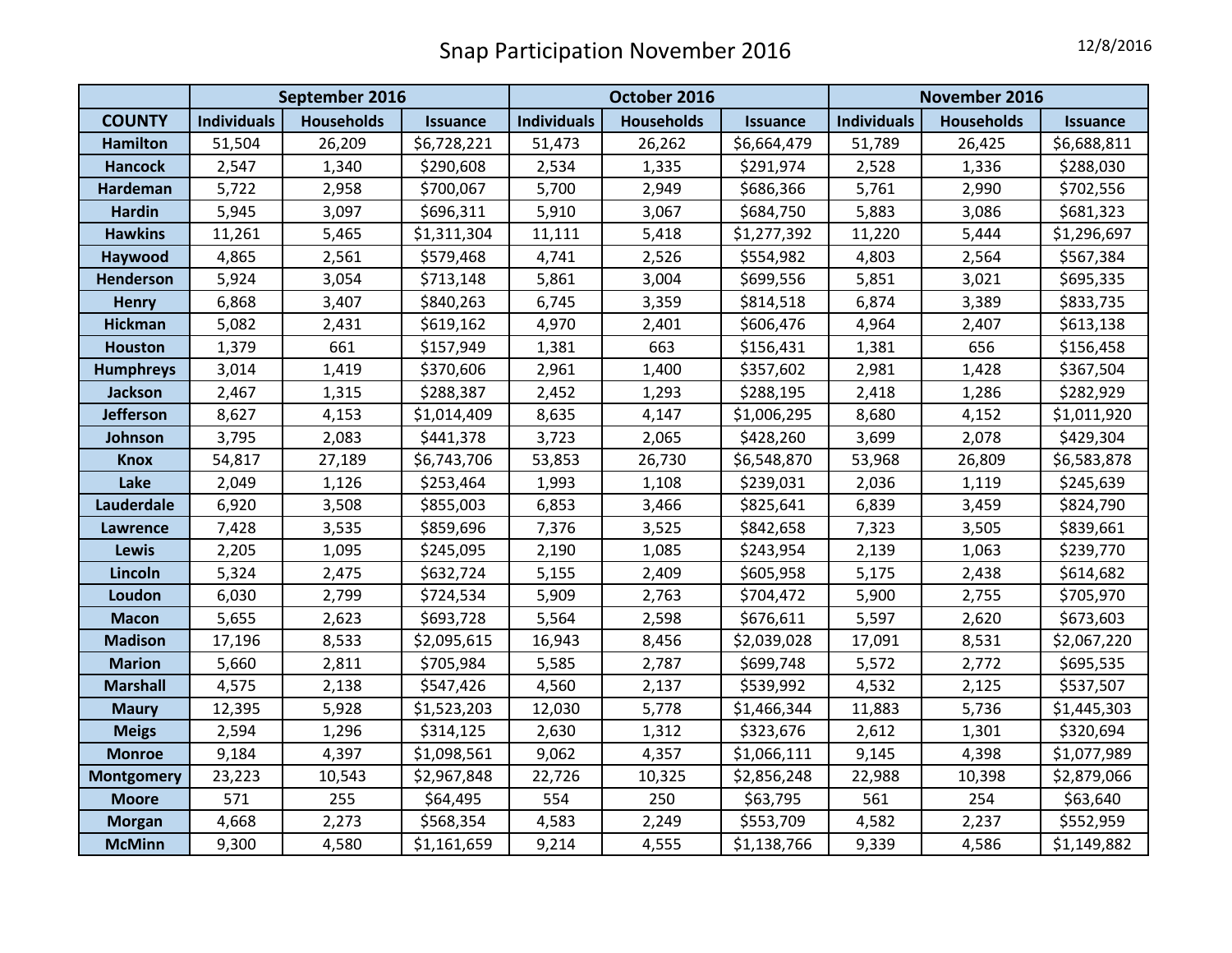| <b>COUNTY</b>     | September 2016     |                   |                 | October 2016       |                   |                 | November 2016      |                   |                 |
|-------------------|--------------------|-------------------|-----------------|--------------------|-------------------|-----------------|--------------------|-------------------|-----------------|
|                   | <b>Individuals</b> | <b>Households</b> | <b>Issuance</b> | <b>Individuals</b> | <b>Households</b> | <b>Issuance</b> | <b>Individuals</b> | <b>Households</b> | <b>Issuance</b> |
| <b>McNairy</b>    | 5,975              | 3,102             | \$692,151       | 5,903              | 3,052             | \$681,568       | 5,985              | 3,080             | \$685,638       |
| <b>Obion</b>      | 6,728              | 3,342             | \$796,600       | 6,592              | 3,299             | \$775,857       | 6,650              | 3,333             | \$780,706       |
| <b>Overton</b>    | 3,738              | 1,955             | \$426,611       | 3,702              | 1,933             | \$420,365       | 3,748              | 1,952             | \$417,348       |
| <b>Perry</b>      | 1,606              | 800               | \$187,382       | 1,589              | 780               | \$184,271       | 1,590              | 791               | \$187,065       |
| <b>Pickett</b>    | 903                | 461               | \$96,852        | 883                | 453               | \$95,234        | 874                | 451               | \$93,672        |
| <b>Polk</b>       | 2,962              | 1,437             | \$347,276       | 2,868              | 1,403             | \$325,054       | 2,916              | 1,424             | \$327,790       |
| Putnam            | 11,842             | 5,843             | \$1,487,766     | 11,549             | 5,745             | \$1,431,004     | 11,581             | 5,745             | \$1,424,703     |
| Rhea              | 6,863              | 3,342             | \$847,028       | 6,810              | 3,320             | \$828,253       | 6,985              | 3,409             | \$861,405       |
| Roane             | 8,578              | 4,271             | \$1,024,591     | 8,548              | 4,264             | \$1,019,363     | 8,551              | 4,252             | \$1,018,898     |
| Robertson         | 9,490              | 4,550             | \$1,238,988     | 9,276              | 4,465             | \$1,193,854     | 9,350              | 4,492             | \$1,204,251     |
| <b>Rutherford</b> | 29,780             | 13,057            | \$3,847,953     | 29,549             | 12,959            | \$3,788,463     | 29,735             | 12,995            | \$3,792,569     |
| <b>Scott</b>      | 6,932              | 3,478             | \$807,334       | 6,832              | 3,442             | \$786,761       | 6,908              | 3,474             | \$791,791       |
| Sequatchie        | 3,256              | 1,604             | \$407,816       | 3,239              | 1,589             | \$403,227       | 3,248              | 1,586             | \$405,281       |
| <b>Sevier</b>     | 12,557             | 5,896             | \$1,448,335     | 12,437             | 5,832             | \$1,418,842     | 12,509             | 5,848             | \$1,429,521     |
| <b>Shelby</b>     | 228,605            | 110,922           | \$31,198,382    | 226,908            | 110,164           | \$30,713,982    | 227,742            | 110,529           | \$31,104,959    |
| Smith             | 3,147              | 1,529             | \$392,295       | 3,123              | 1,519             | \$385,016       | 3,143              | 1,522             | \$393,095       |
| <b>Stewart</b>    | 2,206              | 1,012             | \$252,637       | 2,166              | 989               | \$243,280       | 2,209              | 1,002             | \$250,826       |
| <b>Sullivan</b>   | 26,683             | 13,339            | \$3,219,803     | 26,303             | 13,156            | \$3,119,413     | 26,443             | 13,202            | \$3,135,087     |
| <b>Sumner</b>     | 17,825             | 8,010             | \$2,255,909     | 17,469             | 7,868             | \$2,187,180     | 17,577             | 7,901             | \$2,201,053     |
| <b>Tipton</b>     | 11,330             | 5,531             | \$1,458,267     | 11,150             | 5,437             | \$1,417,414     | 11,169             | 5,468             | \$1,411,817     |
| <b>Trousdale</b>  | 1,607              | 779               | \$196,240       | 1,615              | 775               | \$199,804       | 1,596              | 775               | \$196,513       |
| <b>Unicoi</b>     | 3,161              | 1,637             | \$356,874       | 3,081              | 1,601             | \$344,259       | 3,115              | 1,616             | \$343,850       |
| <b>Union</b>      | 4,594              | 2,129             | \$534,389       | 4,573              | 2,124             | \$526,726       | 4,576              | 2,138             | \$529,317       |
| <b>Van Buren</b>  | 1,052              | 506               | \$120,396       | 1,026              | 493               | \$115,316       | 1,010              | 486               | \$114,755       |
| <b>Warren</b>     | 8,295              | 3,956             | \$1,035,165     | 8,159              | 3,913             | \$1,006,781     | 8,239              | 3,939             | \$1,011,884     |
| Washington        | 18,386             | 9,688             | \$2,275,919     | 18,344             | 9,718             | \$2,249,828     | 18,450             | 9,739             | \$2,278,151     |
| Wayne             | 2,601              | 1,312             | \$291,018       | 2,510              | 1,273             | \$279,968       | 2,471              | 1,258             | \$276,862       |
| <b>Weakley</b>    | 6,392              | 3,353             | \$774,617       | 6,403              | 3,367             | \$763,233       | 6,439              | 3,385             | \$764,688       |
| <b>White</b>      | 5,012              | 2,423             | \$601,066       | 5,076              | 2,432             | \$608,369       | 5,093              | 2,458             | \$602,299       |
| Williamson        | 5,148              | 2,338             | \$636,130       | 5,032              | 2,291             | \$618,945       | 4,977              | 2,249             | \$604,221       |
| <b>Wilson</b>     | 11,366             | 5,352             | \$1,475,111     | 11,243             | 5,266             | \$1,448,478     | 11,305             | 5,279             | \$1,441,976     |